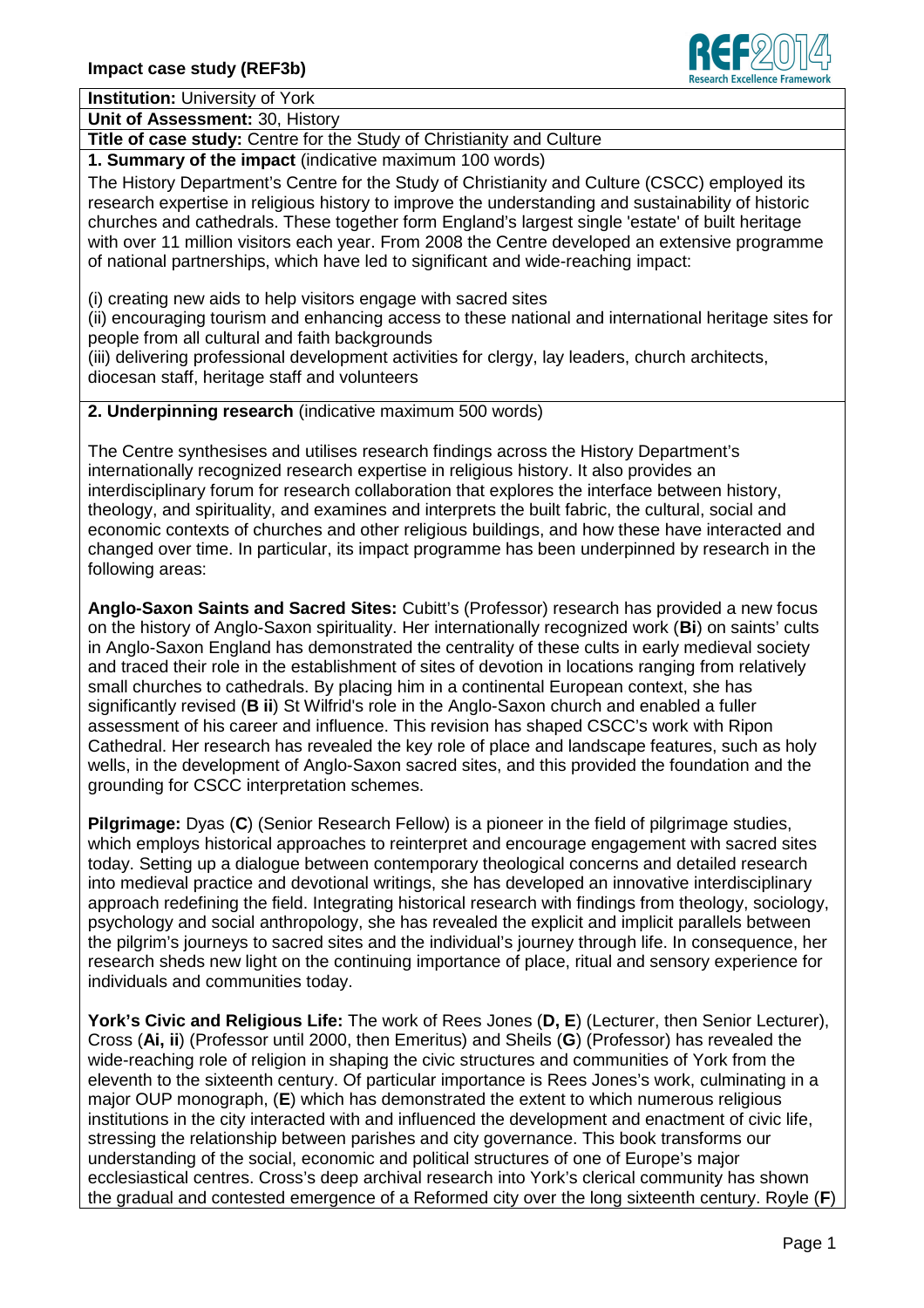

(Professor to 2009) and Sheils (**G**) have demonstrated the extent to which post-Reformation York must be understood as a multi-confessional city. In contrast to an older historiographical tradition, this research contributes to the growing literature on Europe that stresses local confessional coexistence and 'everyday ecumenism'.

**3. References to the research** (indicative maximum of six references)

**(A) i** Claire Cross, 'Realising a Utopian dream: the transformation of the clergy in the diocese of York, 1500–1630' in R. Horrox and Sarah Rees Jones eds. *Pragmatic Utopias, Ideals and Communities, 1200–1630* (Cambridge, 2002).

**ii** *eadem*., 'A Clerical Affray in Petergate in 1540' in D. M. Smith ed., *The Church in Medieval York*, Borthwick Institute Texts and Calendars, 24 (1999).

**(B) i.** Catherine Cubitt, 'Universal and Local Saints in Anglo-Saxon England' in A. Thacker and R. Sharpe eds., *Local Saints and Local Churches in the Early Medieval West.* (Oxford, 2002).**## ii.** *eadem*., 'St Wilfrid: A Man for his Times', in Nick Higham ed., *Wilfrid: Abbot, Bishop, Saint*. *Papers from the 1300th Anniversary Conferences*, (Donington, 2013). **###**

**(C)** Dee Dyas, 'Medieval Patterns of Pilgrimage: A Mirror for Today?' in Craig Bartholomew and Fred Hughes eds, *Explorations in a Christian Theology of Pilgrimage* (Ashgate, 2004), 92-109. **(D)** Sarah Rees Jones, 'York's Civic Administration, 1354-1461', in Rees Jones ed., *The*

*Government of Medieval York*, (Borthwick Studies in History, 3, 1997), 108-140.**#**

**(E)** *eadem*., *York: the making of a city 1086-1350* (Oxford, 2013).**###**

**(F)** Edward Royle, 'From Gothic Church to Greek Temple: religion in York, c. 1740-1840', in M. Hallett and J. Rendall, eds. *Eighteenth-Century York: culture, space and society*. Borthwick Texts and Calendars, 30 (2003).**##**

**(G)** W. J. Sheils, '"Getting on" and "Getting along" in Parish and Town: English Catholics and their Neighbours' in B Kaplan, R Moore, H van Neirop, & J Pollman eds, *Catholic Communities in Protestant States: Britain and the Netherlands 1580-1720* (Manchester, 2009).

**#** = RAE 2001 (York scored 5); **##** = RAE 2008 95% of York's submissions were 2\* or above; **###** = Submitted to REF2.

**4. Details of the impact** (indicative maximum 750 words)

Historical research at York into place and pilgrimage has been used by CSCC for its interpretation work. This involves working with the people managing the sites to devise ways of presenting churches and cathedrals, using a variety tools, such as touch screen displays, websites, and most innovatively and commonly mobile apps for phones and i-pads. This also involves facilitating meetings with local stakeholders and local history groups to inform them about current historical research and the ways it has changed our understanding of church and community. The digital resources have also provided the foundation for an entirely new package of professional development for clergy and the custodians of these churches. The impacts of this work can be summarized under three headings:

## **1.Creating new aids to help visitors engage with sacred sites:**

a. The work of Dyas and Cubitt has helped to reshape heritage interpretation. Dyas's research on the history of pilgrimage is helping those managing churches to recognise the continuing importance of 'place' and of sensory experience in both traditional and new 'secular' forms of spirituality. In a growing number of cathedrals and historic parish churches, she has devised pilgrim trails (using mobile app technology and other interpretation tools) to help visitors understand the pilgrim experience of the past and explore the significance of 'place' today. For example, pilgrimage was chosen by Worcester Cathedral as the central theme of their 2012- 2013 CSCC-led interpretation scheme:

<http://www.christianityandculture.org.uk/partnerships/worcester-cathedral>; (**S3**).

Cubitt's outputs on the Anglo-Saxon church have fed directly into 3 CSCC-led history/interpretation projects:

Her research identifying the significance of place and landscape features, such as holy wells, in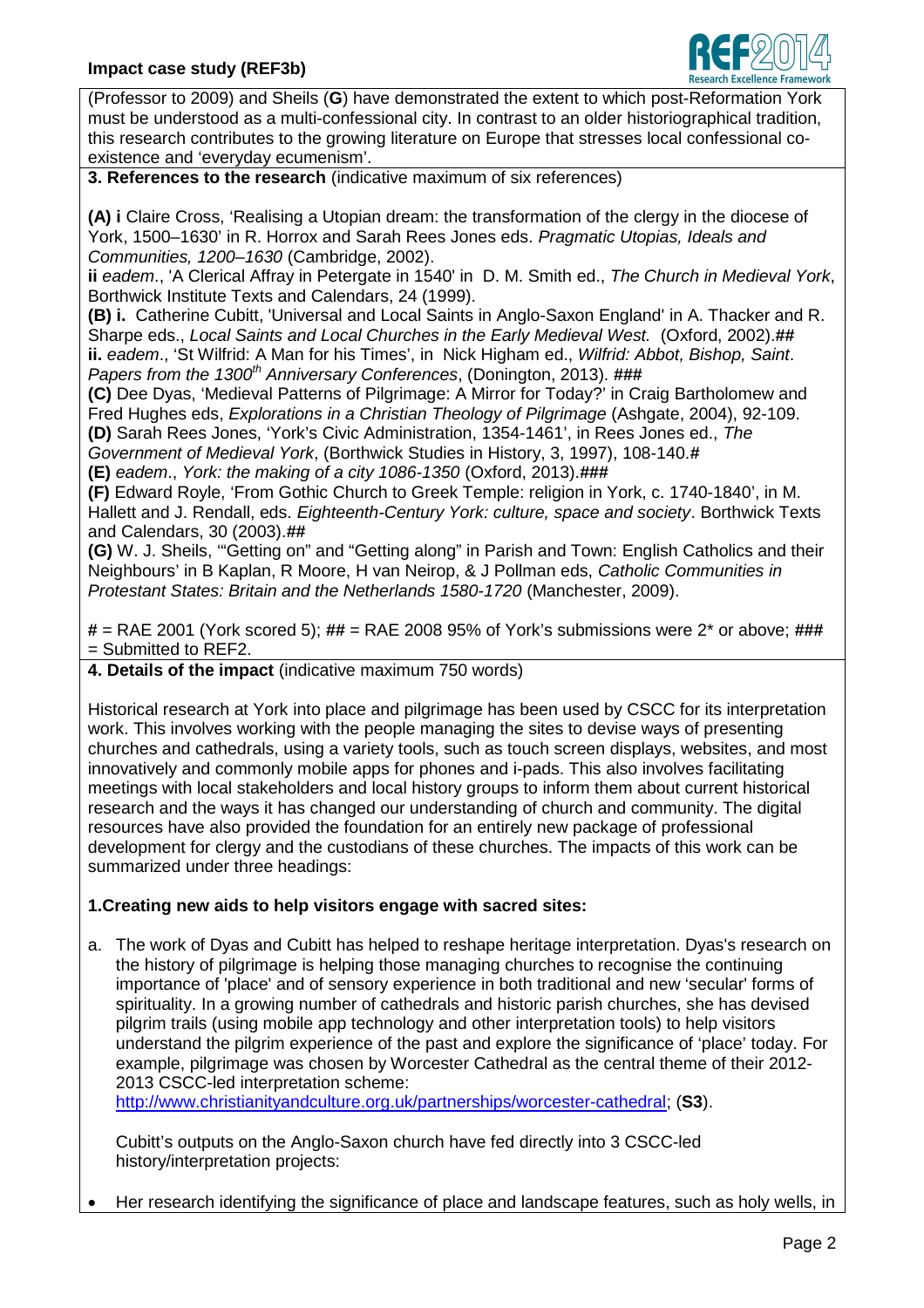

the development of Anglo-Saxon sacred sites is helping to shape the Berkswell ('Beorces well') parish project in Warwickshire. This community-led local history project links Berkswell parish church and the wider local community, and is a scheme which has led to the parish becoming an exemplar of research-based interpretation for scholars and other communities (**S10**).

- Her work (**Bi**) on saints' cults in Anglo-Saxon England, demonstrating the centrality of these cults in early medieval society and tracing their role in the establishment of sacred sites, has been used to provide a new focus on Anglo-Saxon spirituality in the interpretation programmes created for Winchester and Worcester Cathedrals - a complete interpretation scheme for the latter is currently underway (2012-15) (**S3**).
- Her most recent work on St Wilfrid **(B ii)** has significantly revised assessment of his role in the Anglo-Saxon church. This has shaped the concept and content of the interpretation project, using touch-screen and mobile app technology, at Ripon Cathedral (2013) (**S11**).
- b. Fusing research generated by eleven members of the History Department, visual material and external contributions, with interactive technology, CSCC produced a 1 million word DVD-ROM, *The English Parish Church through the Centuries* (2010). This highly flexible resource made historical research available to new audiences, not only were 3000 copies distributed, but it was adopted by the British Museum as a key resource for its 2011 *Treasures of Heaven* Exhibition (visited by 75,000 people). Hailed by the Archbishop of York as 'a brilliant resource for parishes, churches and schools ... a treasure chest of information which will help to inspire many to be much more creative about the way we use our church buildings' (**S12**), and as 'a tool to revolutionize our understanding and enjoyment of churches' by the Chair of The Churches Conservation Trust (**S13**), it has had a demonstrable impact within church communities.

The DVD-ROM also exemplifies the impact that our research has had in enhancing visitors' experience of sacred space and in continuing professional development, as set out below:

## **2. Encouraging tourism and enhanced access to national and international heritage sites for people from all cultural and faith backgrounds:**

Using the historical analyses of Cross, Sheils and Royle, which revealed the multi-confessional nature of post-Reformation religious life and culture in York, CSCC developed a ground-breaking cross-denominational mobile app for 12 York City Centre Churches (2012-13). (**S2**). To date, this has led to the establishment of 20 partnership projects with churches and cathedrals which are working to improve the way visitors navigate and engage with these spaces. These have often involved the development of new mobile apps based upon historical research, including Holy Trinity, Stratford on Avon (200,000 visitors p.a.), Coventry Cathedral (330,000), Norwich (140,000), Ripon (93,000) and Winchester (110,000) (2013) (**S4**). The Stratford App and its rationale were the subject of a Radio 4 interview, contributing to public discourse about how visitors, especially the 16-25 year age group, engage with cultural heritage and religious buildings. These new approaches have achieved a step-change in the way the sites engage with visitors. The Dean of Worcester writes:

'Working with Christianity and Culture has transformed the way the Cathedral understands its engagement with visitors, particularly through exploring the relevance of pilgrimage past and present and thus creating new ways to help them relate to this sacred site.'

Furthermore, the Centre's combination of research and digital resources has enabled all age groups to engage with church buildings and has enabled churches better to support volunteer guides and to provide material even when buildings are not staffed (**S1-3;S6-7**). *The Parish Church* DVD-ROM led to a new free downloadable online resource for primary schools to assist school teachers to use local churches as a key resource in teaching History and RE (**S8**).